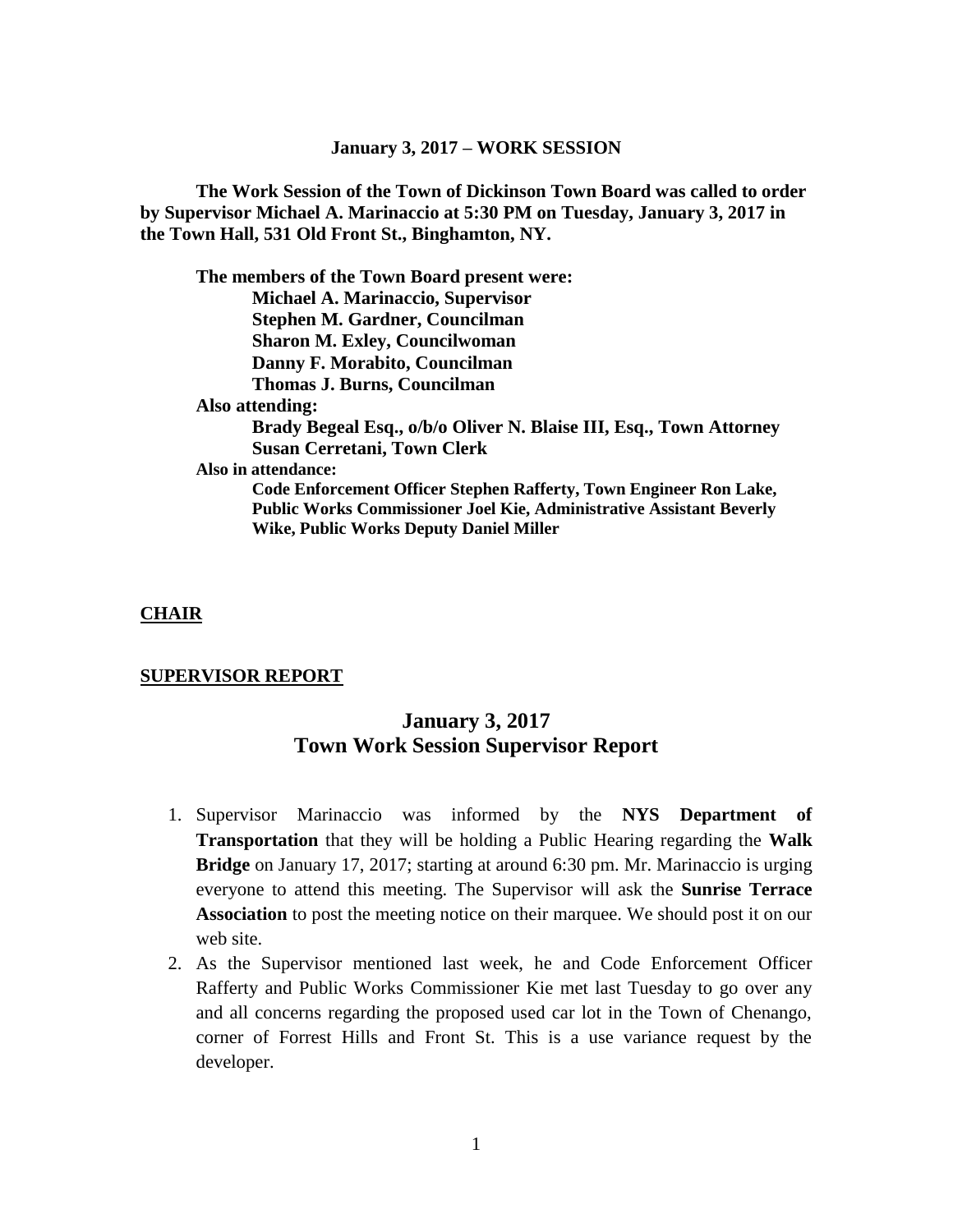#### **SUPERVISOR'S REPORT CONTINUED:**

- 3. Supervisor Marinaccio hopes that the town board members have reviewed the 2017 Organizational Resolution, and any questions, comments or concerns should be reviewed and discussed at tonight's meeting.
- 4. Mr. Marinaccio stated that we should begin working on the 2017 Town Newsletter now. Notices will be sent to all department heads and chairs within the next week or so.
- 5. The next **Association of Towns & Villages** meeting is set for January 26, location to be announced soon. The 2017 **AOTV** officers will be taking the Oath of Office which will be given by Judge Ferris Lebous. Jason Garner, our newly elected county executive will be our guest speaker.
- 6. Supervisor Marinaccio will begin to restructure the **NY State Dormitory** grant that we were awarded last year. Once that is complete, he will present it to the board for their review and approval.
- 7. The **Prospect Terrace Fire Department**'s Annual Oath of Office and Dinner is coming up soon. They are looking at Feb. 4, 11 or 25. Please note these dates and Supervisor Marinaccio will notify everyone once the date is confirmed.
- 8. Mr. Marinaccio will schedule a date and time to meet with the **Land Bank** Executive, Margaret Scarinzi to discuss available funding to demolish 231 Bevier St. Prior to that taking place; we must acquire the property from the County who has agreed to transfer the property to us.
- 9. Captain Scott Heggelki from the NY State Police contacted Supervisor Marinaccio last week and had a lengthy conversation regarding 231 Bevier St. and other problematic locations in our town. Captain Heggelki stated that he and his department will work with us in addressing serious issues with people living in our town and breaking various laws. He was very pleased to hear that 231 Bevier St. was now boarded up. He is also willing to come to one of our board meetings and discuss how the State Police addresses problem areas and give advice to our residents.

#### **ORGANIZATIONAL RESOLUTION, HOLIDAY AND MEETING SCHEDULES FOR 2017**

Supervisor Marinaccio asked the board to review the **2017 Organizational Resolution**. There is one change to be made to the Organizational Resolution - the mileage reimbursement rate for 2017 is \$0.535, to be changed from \$0.57.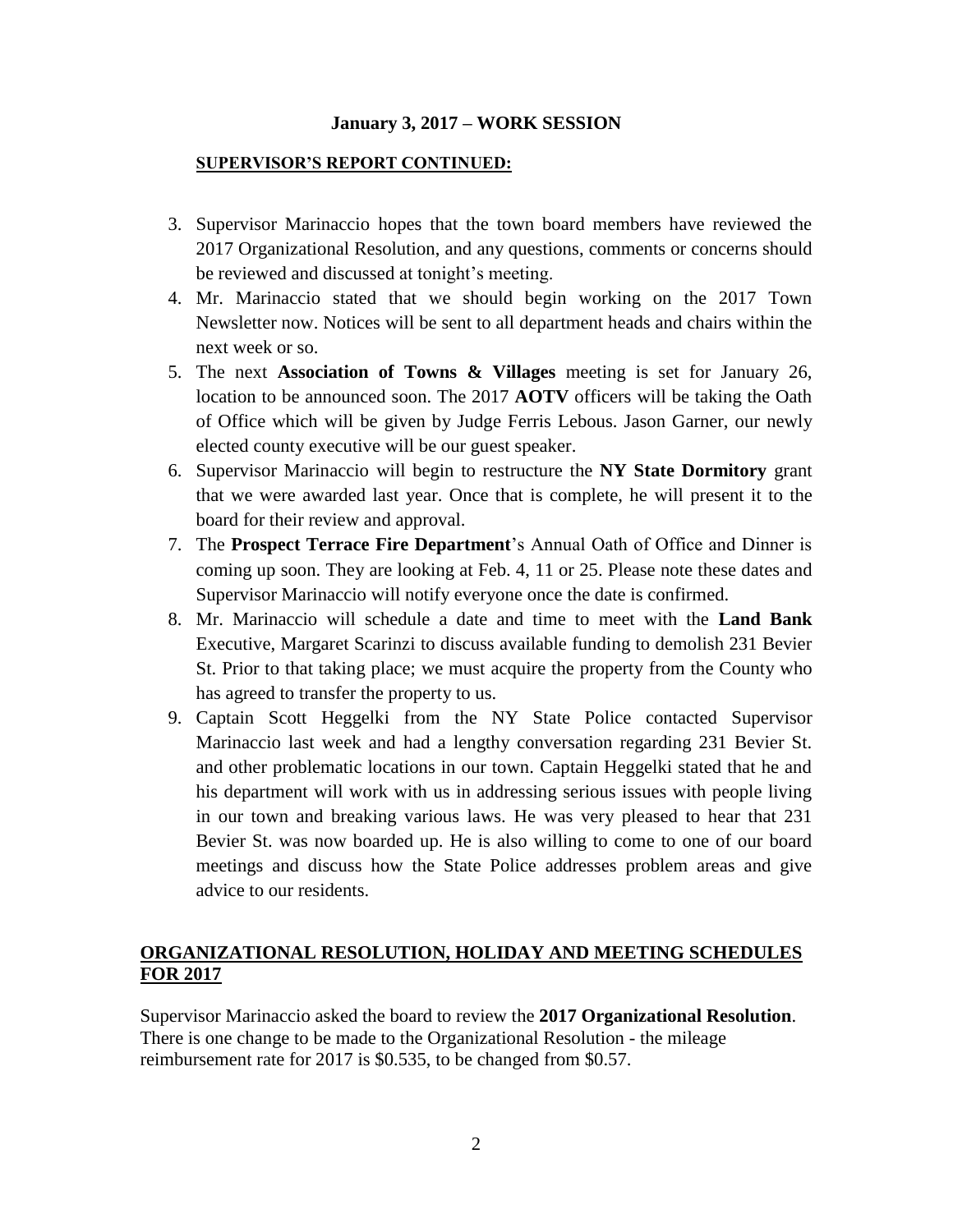#### **REVIEW OF 2016**

The Supervisor will review the 2016 year at next week's regular meeting.

#### **AOTV**

Supervisor Marinaccio mentioned the next **AOTV** meeting date is January 26<sup>th</sup>. The 2017 **AOTV** officers will be sworn in at the January meeting at **DeGennaro's** 300 Hill Ave, Endicott, NY. Broome County Executive Jason Garner will be the guest speaker.

#### **2017 NEWSLETTER**

Supervisor Marinaccio reminded the board members and Town staff to start preparing articles for the annual newsletter.

#### **NYS DOT**

Mr. Marinaccio informed the board that the **New York State Department of Transportation** will hold a Public Hearing regarding the **Pedestrian Walk Bridge** on Tuesday, January 17, 2017 at 6 PM at the Town Hall. It will be posted on the Town website and signboard.

## **PROPOSED USED CAR LOT - USE VARIANCE**

Code Enforcement Officer Rafferty composed a letter on behalf of Supervisor Marinaccio addressed to Don Phillips, Chairman of the Zoning Board of Appeals for the Town of Chenango regarding the **239** referral for a used car lot proposed for the property located at 959 Upper Front Street. The property is in close proximity to the Town of Dickinson boundary line and the Town of Dickinson has several major concerns such as:

- Application is for a use variance can the applicant meet criteria?
- Limited permitted use due to proximity of residential uses and residential developments
- Delivery of vehicles and inadequate egress width for the delivery trucks to exit Forest Hills Blvd when leaving the site
- The parking of delivery trucks in the drive lane or dedicated center turning lane of Front Street
- Inadequate screening on the left rear property line

Councilman Gardner reminded the board members that 15 years ago the site was a credit union. He remarked that traffic in and out of the parking lot caused problems at that time but should not be an issue now with a used car lot.

Councilman Burns remarked that he feels it is New York State's and the Town of Chenango's responsibility to stop the car dealers along Front Street from allowing tractor trailer delivery vehicles to park in the street to unload vehicles because it is very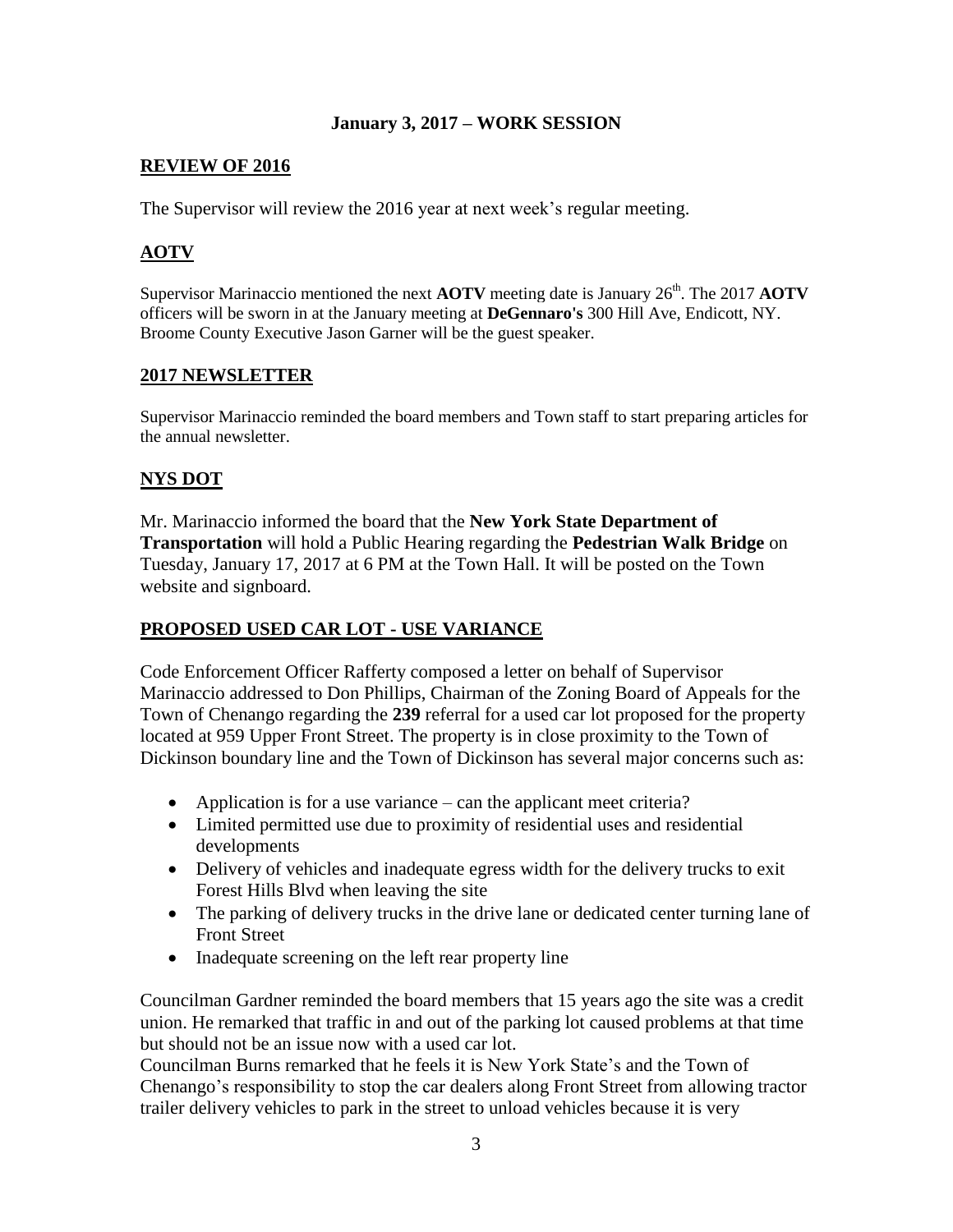dangerous. Councilman Burns stated that he is very pro business and we shouldn't throw roadblocks in the way for businesses to generate sales tax. Supervisor Marinaccio is interested in protecting the residents in the neighborhood.

## **DORMITORY GRANT**

Supervisor Marinaccio stated that he will start restructuring the \$50,000 Dormitory Grant that was awarded last year. Once that is complete, the Supervisor will present it to the board for approval. The Supervisor stated that we will probably use the money to install automatic doors. The automatic doors would make the Town Hall more ADA compliant.

# **PROSPECT TERRACE OATH OF OFFICE**

The Prospect Terrace Oath of Office dinner date has not yet been determined. Possible dates are February  $4<sup>th</sup>$ ,  $11<sup>th</sup>$  or  $25<sup>th</sup>$ .

## **HOMES SOLD**

9 Forest Hills Blvd sold to National Mortgage Company 61 Old State Rd sold by the County.

# **SYMPATHY**

Supervisor Marinaccio announced that Jackie Cahill, the wife of Town Assessor Jack Cahill passed away yesterday, January 2nd. The wake will be held on Thursday from 3-7 at McCormack Funeral Home and the funeral will be Friday at St. Patrick's Church, Binghamton.

## **LETTER OF APOLOGY**

Supervisor Marinaccio received a letter from Town of Kirkwood Supervisor Gordon Kniffen. The letter addressed the Rogers Mountain Way-Phelps Street crossing project with a note of apology from the Supervisor for not contributing to the cost of the project. Supervisor Kniffen stated that it was an unusual situation and he wished that it could have been a consolidated effort.

# **ATTORNEY**

Attorney Brady Begeal covered the meeting on behalf of Town Attorney Oliver Blaise as Mr. Blaise had a commitment to cover the Town of Kirkwood's 2017 Organizational meeting.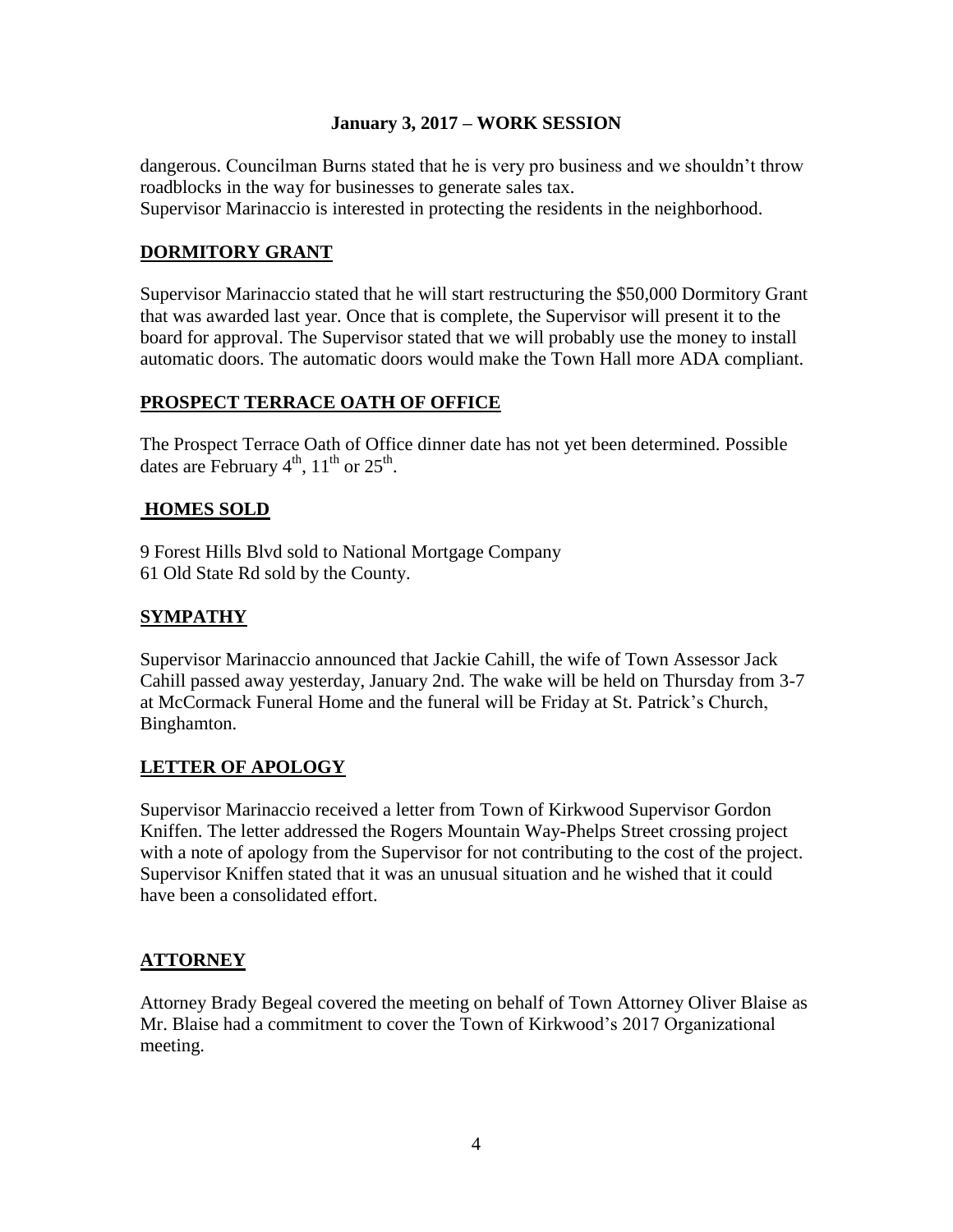#### **2017 ORGANIZATIONAL RESOLUTION**

Supervisor Marinaccio stated that the 2017 Organizational Resolution will be voted on at next week's meeting.

#### **RESOLUTION: BETTERMENT AGREEMENT WITH NYSDOT FOR THE PURPOSE OF WIDENING SOWDEN STREET**

Copies of the Betterment resolution were distributed to the board members for their review for approval at the January  $9<sup>th</sup>$  regular meeting.

#### **RESOLUTION: APPROVING REPORTING RESOLUTION FOR TOWN EMPLOYEES AND OFFICIALS TO NYS RETIREMENT SYSTEM**

Resolution will be placed on next week's agenda. Employees in the retirement system need to do a 3 month record of work activities.

#### **RESOLUTION: ADD TOWN OF CHENANGO RESIDENTS ON FOREST HILLS BLVD TO OUR WATER AND SEWER BILLING AND ADD CAPITAL IMPROVEMENT CHARGE ONTO NEXT BILLING**

Resolution will be placed on next week's agenda.

## **COMMITTEE REPORTS**

# **PUBLIC WORKS**

Dan Miller of the Water Department presented a photo of a cut out section of an old steel pipeline. There is a corroded 800 foot pipe that is buried 15 feet deep that needs to be replaced. This particular pipe is used as a distribution and tank filling line that supplies Chenango Shores and Front Street. It is unclear who owns the pipe - the County or the Town. Public Works Commissioner Kie will continue to research for records, along with the County, to determine who has responsibility and ownership of the pipe. In the meantime, materials need to be ordered for replacement to begin. The proposed cost is \$76,000. Mr. Miller stated that the replacement pipe will be buried 6 feet deep. There was a lengthy discussion on this subject.

Dan Miller reported that the Town of Chenango water supply has been turned off for the last 8 days because of electrical problems with their well. While the well is out of commission the Town of Dickinson is getting water from the City of Binghamton. Mr. Miller is monitoring and managing the situation.